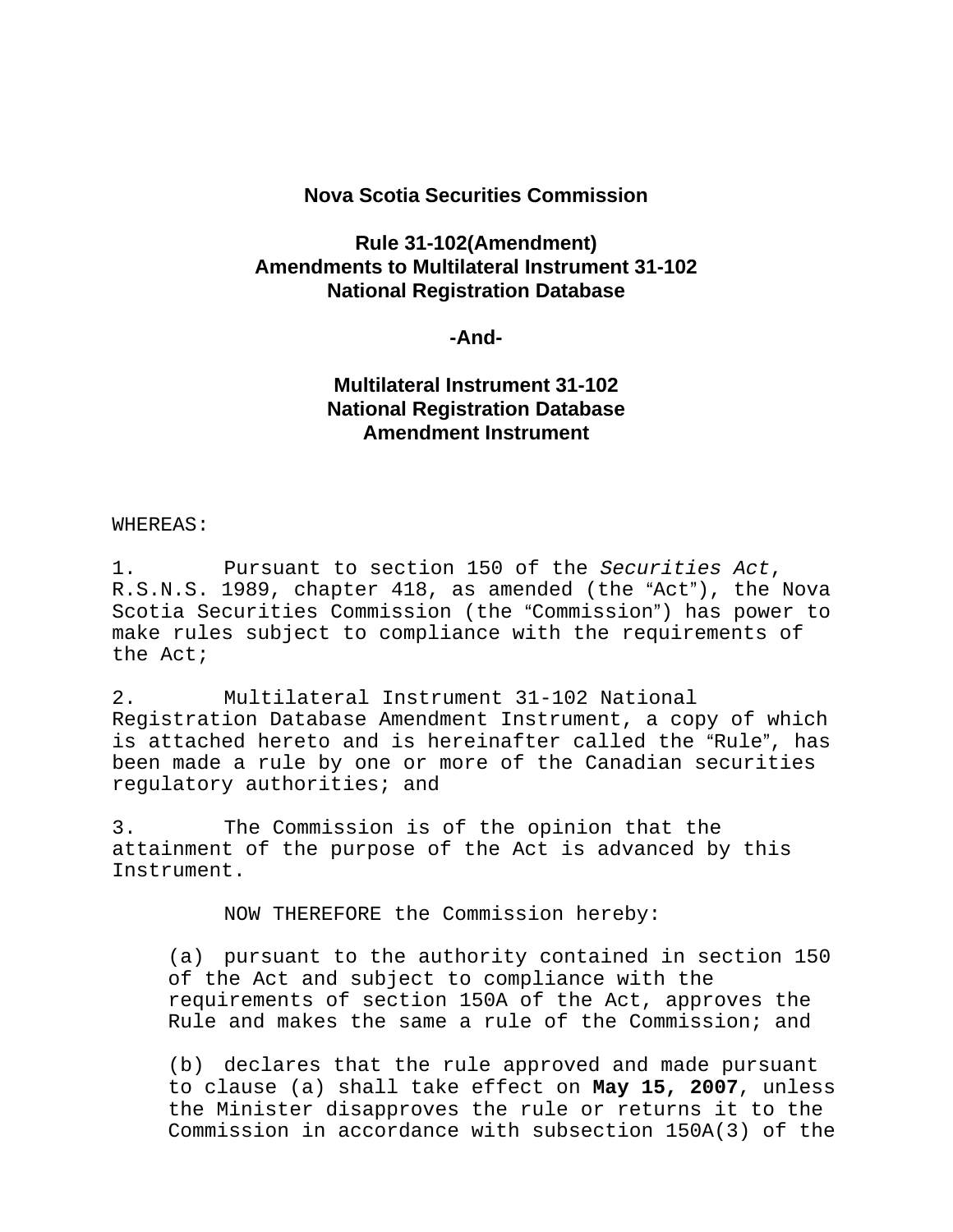Act in which event the rule shall not become effective until the rule is approved by the Minister.

IN WITNESS WHEREOF this Instrument has been signed by the Chair and Vice-Chair of the Commission, being the members of the Commission prescribed by the Chair pursuant to subsection 15(3) of the Act to attend the hearing of this matter and the quorum with respect to this matter, on the 28<sup>th</sup> day of February, 2007.

> "H. Leslie O'Brien" H. Leslie O'Brien, Q.C.

 "R. Daren Baxter" R. Daren Baxter

Attachments